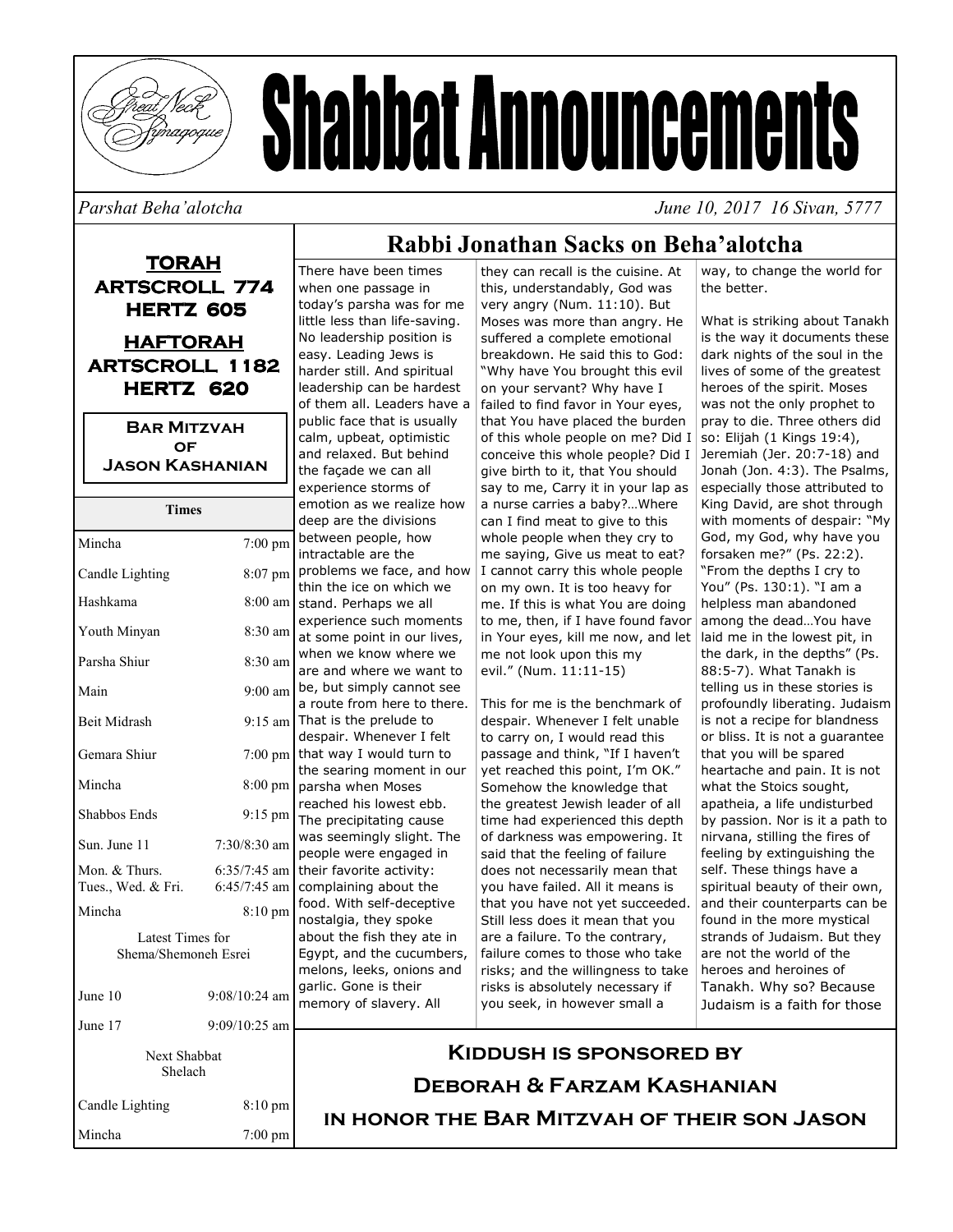| 26 Old Mill Road, Great Neck, NY 11023 (516) 487-6100                                                                                                                                                                                                                                                                                                                                                                                                                                                                                                                                                                                                                                                                                                                                                                                                                                                                                                                                                                                                                                                                                                                                                                                                                                                                                                                                                                                                                                                                                                                                                                                                                                                                                                                                                                                                                                         | <b>Shabbat Announcements Beha'alotcha 5777</b>                                                                                                                                                                                                                                                                                                                                                                                                                                                                                                                                                                                                                                                                                                                                                                                                                                                                                                                                                                                                                                                                                                                                                                                                                                                                                                                                                                                                                                                                                                                                                                                                                                                                                                                                                                                                                                                                                         |
|-----------------------------------------------------------------------------------------------------------------------------------------------------------------------------------------------------------------------------------------------------------------------------------------------------------------------------------------------------------------------------------------------------------------------------------------------------------------------------------------------------------------------------------------------------------------------------------------------------------------------------------------------------------------------------------------------------------------------------------------------------------------------------------------------------------------------------------------------------------------------------------------------------------------------------------------------------------------------------------------------------------------------------------------------------------------------------------------------------------------------------------------------------------------------------------------------------------------------------------------------------------------------------------------------------------------------------------------------------------------------------------------------------------------------------------------------------------------------------------------------------------------------------------------------------------------------------------------------------------------------------------------------------------------------------------------------------------------------------------------------------------------------------------------------------------------------------------------------------------------------------------------------|----------------------------------------------------------------------------------------------------------------------------------------------------------------------------------------------------------------------------------------------------------------------------------------------------------------------------------------------------------------------------------------------------------------------------------------------------------------------------------------------------------------------------------------------------------------------------------------------------------------------------------------------------------------------------------------------------------------------------------------------------------------------------------------------------------------------------------------------------------------------------------------------------------------------------------------------------------------------------------------------------------------------------------------------------------------------------------------------------------------------------------------------------------------------------------------------------------------------------------------------------------------------------------------------------------------------------------------------------------------------------------------------------------------------------------------------------------------------------------------------------------------------------------------------------------------------------------------------------------------------------------------------------------------------------------------------------------------------------------------------------------------------------------------------------------------------------------------------------------------------------------------------------------------------------------------|
| who seek to change the world. That is unusual in the history of<br>faith. Most religions are about accepting the world the way it is.<br>Judaism is a protest against the world that is in the name of<br>the world that ought to be. To be a Jew is to seek to make a<br>difference, to change lives for the better, to heal some of the<br>scars of our fractured world. But people don't like change.<br>That's why Moses, David, Elijah and Jeremiah found life so<br>hard.<br>We can say precisely what brought Moses to despair. He had<br>faced a similar challenge before. Back in the book of Exodus<br>the people had made the same complaint: "If only we had died<br>by the hand of the Lord in the land of Egypt, when we sat by<br>the fleshpots and ate bread to the full, for you have brought us<br>out into this desert to starve this whole assembly to death" (Ex.<br>16:3). Moses, on that occasion, experienced no crisis. The<br>people were hungry and needed food. That was a legitimate<br>request. Since then, though, they had experienced the twin<br>peaks of the revelation at Mount Sinai and the construction of<br>the Tabernacle. They had come closer to God than any nation<br>had ever done before. Nor were they starving. Their complaint<br>was not that they had no food. They had the manna. Their<br>complaint was that it was boring: "Now we have lost our appe-<br>tite (literally, "our soul is dried up"); we never see anything but<br>this manna!" (Ex. 11:6). They had reached the spiritual heights<br>but they remained the same recalcitrant, ungrateful, small-<br>minded people they had been before. That was what made<br>Moses feel that his entire mission had failed and would continue<br>to fail. His mission was to help the Israelites create a society<br>that would be the opposite of Egypt, that would liberate instead | staring at his own defeat. There was no point in carrying on.<br>God then comforted him. First He told him to gather seventy<br>elders to share with him the burdens of leadership, then He<br>told him not to worry about the food. The people would soon<br>have meat in plenty. It came in the form of a huge avalanche<br>of quails.<br>What is most striking about this story is that thereafter Moses<br>appears to be a changed man. Told by Joshua that there might<br>be a challenge to his leadership, he replies: "Are you jealous<br>on my behalf? Would that all the Lord's people were prophets,<br>that the Lord would put his spirit on them" (Num. 11:29). In<br>the next chapter, when his own brother and sister begin to<br>criticize him, he reacts with total calm. When God punishes<br>Miriam, Moses prays on her behalf. It is specifically at this<br>point in the long biblical account of Moses' life that the Torah<br>says, "The man Moses was very humble, more so than any<br>other man on earth" (Num. 12:3). The Torah is giving us a<br>remarkable account of the psychodynamics of emotional crisis.<br>The first thing it is telling us is that it is important, in the midst<br>of despair, not to be alone. God performs the role of<br>comforter. It is He who lifts Moses from the pit of despair. He<br>speaks directly to Moses' concerns. He tells him he will not<br>have to lead alone in the future. There will be others to help<br>him. Then He tells him not to be anxious about the people's<br>complaint. They would soon have so much meat that it would<br>make them ill, and they would not complain about the food<br>again. The essential principle here is what the sages meant<br>when they said, "A prisoner cannot release himself from<br>prison." It needs someone else to lift you from depression.<br>That is why Judaism is so insistent on not leaving people alone |
| of oppress, dignify, not enslave. But the people had not<br>changed. Worse: they had taken refuge in the most absurd<br>nostalgia for the Egypt they had left: memories of fish,                                                                                                                                                                                                                                                                                                                                                                                                                                                                                                                                                                                                                                                                                                                                                                                                                                                                                                                                                                                                                                                                                                                                                                                                                                                                                                                                                                                                                                                                                                                                                                                                                                                                                                              | at times of maximum vulnerability. Hence the principles of<br>visiting the sick, comforting mourners, including the lonely<br>("the stranger, the orphan and the widow") in festive                                                                                                                                                                                                                                                                                                                                                                                                                                                                                                                                                                                                                                                                                                                                                                                                                                                                                                                                                                                                                                                                                                                                                                                                                                                                                                                                                                                                                                                                                                                                                                                                                                                                                                                                                    |
| cucumbers, garlic and the rest. Moses had discovered it was<br>easier to take the Israelites out of Egypt than to take Egypt out                                                                                                                                                                                                                                                                                                                                                                                                                                                                                                                                                                                                                                                                                                                                                                                                                                                                                                                                                                                                                                                                                                                                                                                                                                                                                                                                                                                                                                                                                                                                                                                                                                                                                                                                                              | celebrations, and offering hospitality - an act said to be                                                                                                                                                                                                                                                                                                                                                                                                                                                                                                                                                                                                                                                                                                                                                                                                                                                                                                                                                                                                                                                                                                                                                                                                                                                                                                                                                                                                                                                                                                                                                                                                                                                                                                                                                                                                                                                                             |
| of the Israelites. If the people had not changed by now, it was                                                                                                                                                                                                                                                                                                                                                                                                                                                                                                                                                                                                                                                                                                                                                                                                                                                                                                                                                                                                                                                                                                                                                                                                                                                                                                                                                                                                                                                                                                                                                                                                                                                                                                                                                                                                                               | "greater than receiving the Shekhinah." Precisely because<br>depression isolates you from others, remaining alone                                                                                                                                                                                                                                                                                                                                                                                                                                                                                                                                                                                                                                                                                                                                                                                                                                                                                                                                                                                                                                                                                                                                                                                                                                                                                                                                                                                                                                                                                                                                                                                                                                                                                                                                                                                                                      |
| a reasonable assumption that they never would. Moses was                                                                                                                                                                                                                                                                                                                                                                                                                                                                                                                                                                                                                                                                                                                                                                                                                                                                                                                                                                                                                                                                                                                                                                                                                                                                                                                                                                                                                                                                                                                                                                                                                                                                                                                                                                                                                                      | intensifies the despair. What the seventy elders actually did to<br>help Moses is unclear. But simply being there with him was                                                                                                                                                                                                                                                                                                                                                                                                                                                                                                                                                                                                                                                                                                                                                                                                                                                                                                                                                                                                                                                                                                                                                                                                                                                                                                                                                                                                                                                                                                                                                                                                                                                                                                                                                                                                         |
| <b>Great Neck Yoetzet Halacha Lisa Septimus</b><br>Welcomes your questions about mikvah,<br>observance of taharat mishpacha (halacha relating                                                                                                                                                                                                                                                                                                                                                                                                                                                                                                                                                                                                                                                                                                                                                                                                                                                                                                                                                                                                                                                                                                                                                                                                                                                                                                                                                                                                                                                                                                                                                                                                                                                                                                                                                 | part of the cure.<br>The other thing it is telling us is that surviving despair is a                                                                                                                                                                                                                                                                                                                                                                                                                                                                                                                                                                                                                                                                                                                                                                                                                                                                                                                                                                                                                                                                                                                                                                                                                                                                                                                                                                                                                                                                                                                                                                                                                                                                                                                                                                                                                                                   |
| to married life) and women's health, as it connects<br>to Jewish law. Reach out to her at:                                                                                                                                                                                                                                                                                                                                                                                                                                                                                                                                                                                                                                                                                                                                                                                                                                                                                                                                                                                                                                                                                                                                                                                                                                                                                                                                                                                                                                                                                                                                                                                                                                                                                                                                                                                                    | character-transforming experience. It is when your self-esteem                                                                                                                                                                                                                                                                                                                                                                                                                                                                                                                                                                                                                                                                                                                                                                                                                                                                                                                                                                                                                                                                                                                                                                                                                                                                                                                                                                                                                                                                                                                                                                                                                                                                                                                                                                                                                                                                         |

is ground to dust that you suddenly realize that life is not about you. It is about others, and ideals, and a sense of mission or vocation. What matters is the cause, not the person. That is what true humility is about. As C. S. Lewis wisely said: humility is not about thinking less of yourself. It is about thinking of yourself less. When you have arrived at this point, even if you have done so through the most bruising experiences, you become stronger than you ever believed possible. You have learned not to put your self-image on the line. You have learned not to think in terms of self-image at all. That is what Rabbi Yohanan meant when he said, "Greatness is humility." Greatness is a life turned outward, so that other people's suffering matters to you more than your own. The mark of greatness is the combination of strength and gentleness that is among the most healing forces in human life. Moses believed he was a failure. That is worth remembering every time we think we are failures. His journey from despair to self-effacing strength is one of the great psychological narratives in the Torah, a timeless tutorial in hope.

**Great Neck Synagogue** 26 Old Mill Road, Great Neck, NY 11023 516-487-6100

Phone: 516.415.1111

Email: greatneckyoetzet@gmail.com.

All conversations and emails are kept confidential.

Rabbi Dale Polakoff, Rabbi Rabbi Ian Lichter, Assistant Rabbi Dr. Ephraim Wolf, z"l, Rabbi Emeritus **Zeev Kron, Cantor** Eleazer Schulman, z"l, Cantor Emeritus Rabbi Sholom Jensen, Youth Director Zehava & Dr. Michael Atlas, Youth Directors **Mark Twersky, Executive Director** Dr. James Frisch. Assistant Director **Dov Sassoon, President** Rabbi Jesse Shore, Rabbinic Intern Harold Domnitch, Chairman of the Board Lisa Septimus, Yoetzet Halacha 516-415-1111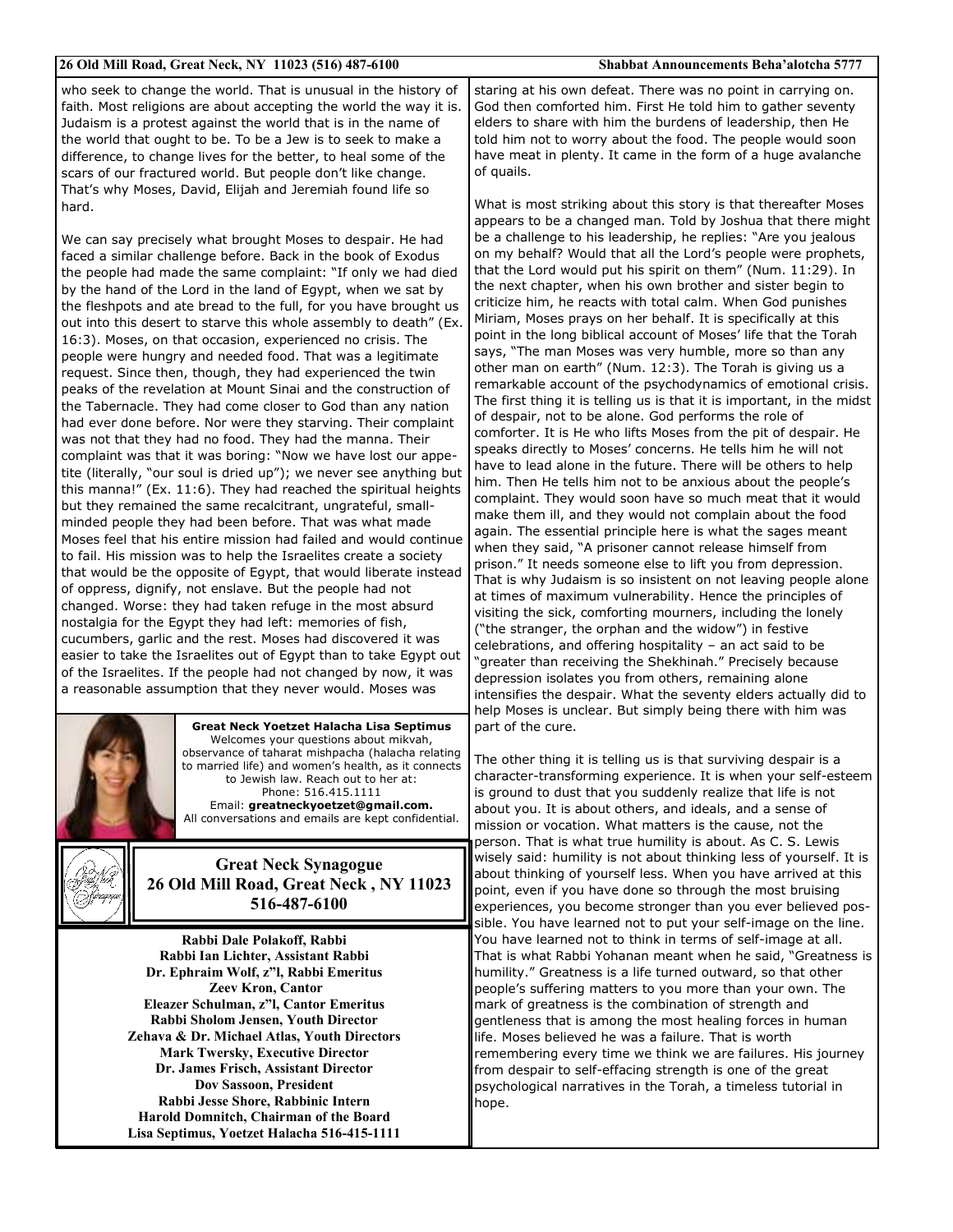#### **UPCOMING EVENTS**



David Hazony is an American-born writer and editor living in Washington after spending almost two decades in Israel. In 2013, he launched "The Tower Magazine", a long form online monthly publication dedicated to deepening our understanding of Israel and the Middle East.

David received his Ph.d in Jewish Philosophy from the Hebrew University and is a contributing editor at The Forward. His writings have appeared in the Jerusalem Post, cnn.com, The Jewish Chronicle, The New York Sun and more.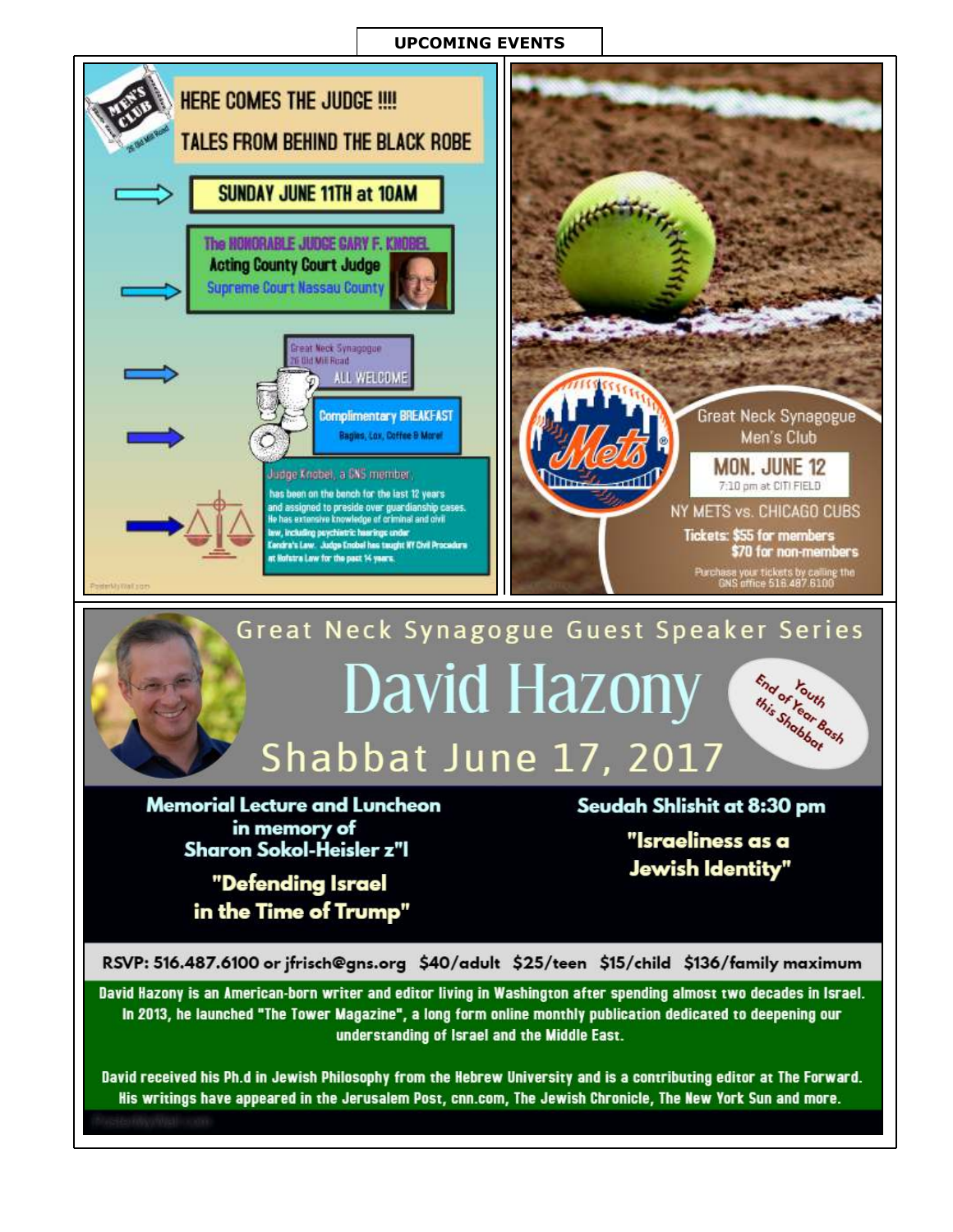#### **CHAVERIM CENTER**

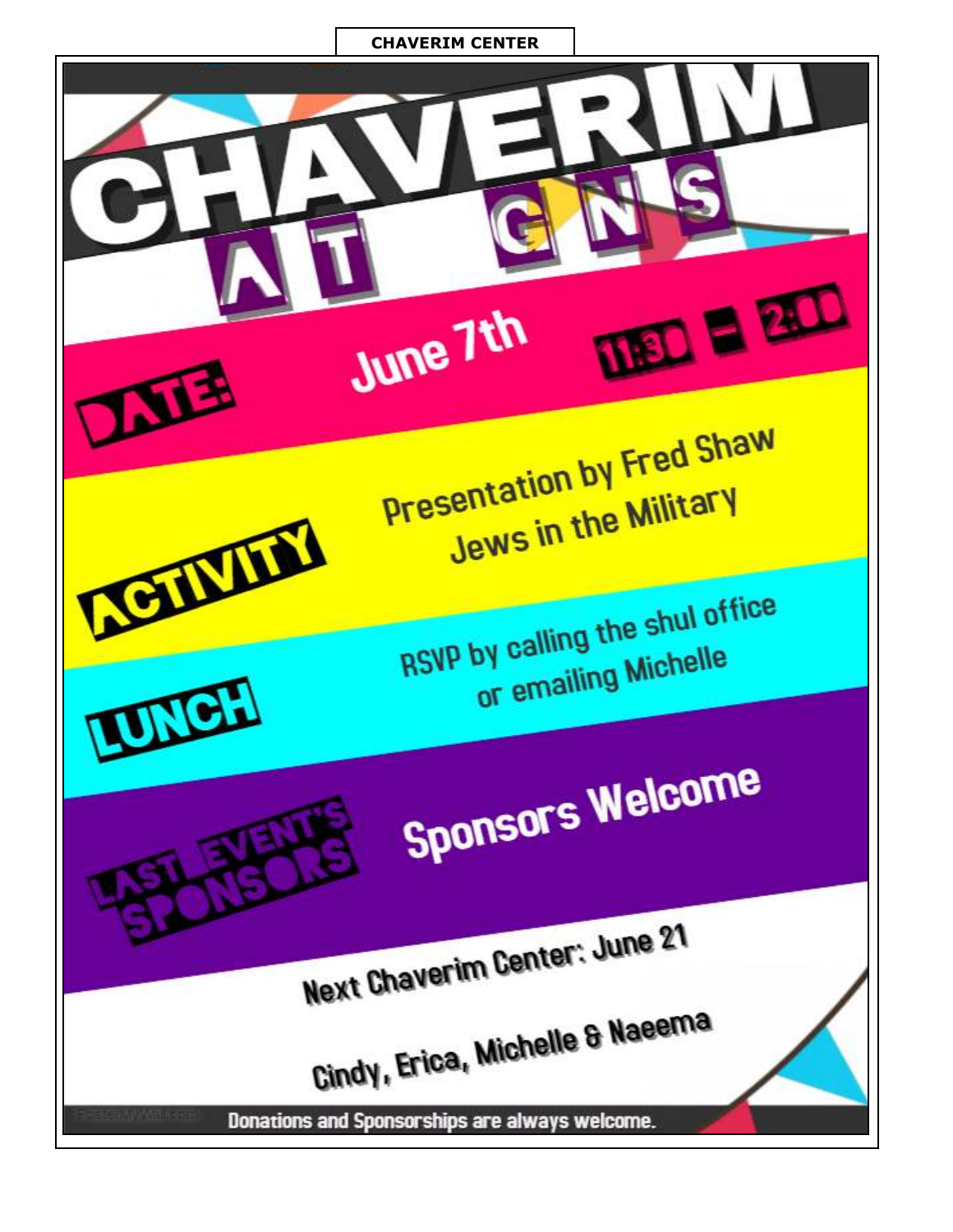#### **SPECIAL PROGRAM**

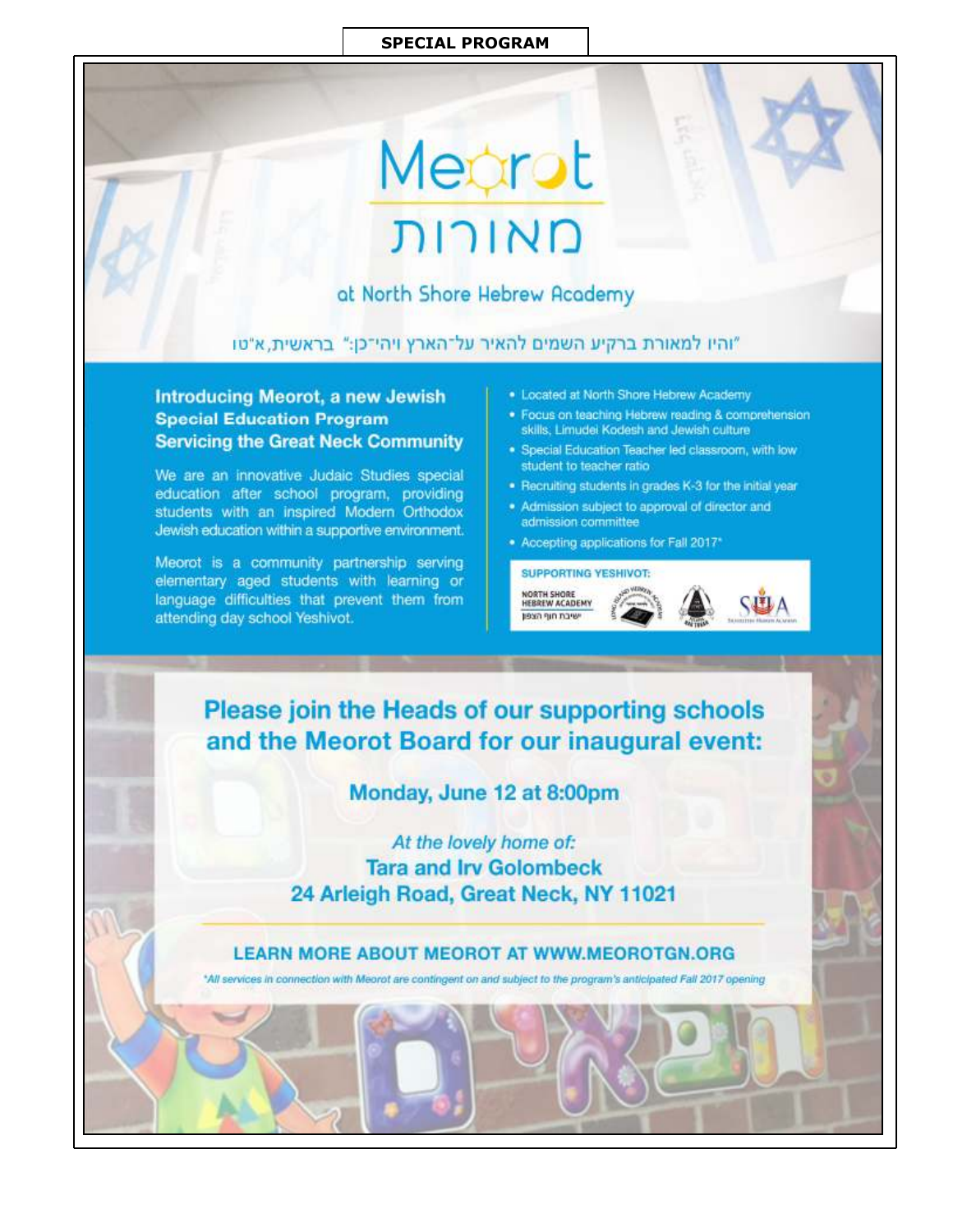#### **SISTERHOOD EVENT**



## TUESDAY, JUNE 20, 2017 **8PM**

## **GREAT NECK SYNAGOGUE SISTERHOOD**

How kind are you to your body? Are you tired, irritable, get sick often? Is your immune system functioning optimally?

Or do you make it work twice as hard by eating junk foods?

Do you have cravings? Lead a healthy lifestyle?

Are you happy with how you are aging?

**Learn to listen to** your body

**Live Well to Age** Well

**Are your habits** aging you?

Are you holding on to grudges?

#### **Valerie Engelson N.C.**

**HEALTH FROM WITHIN** 

**Holistic Nutrition and Wellness** 

516-672-0313

**Healthfromwithinme.com** 

**Facebook: Health From Within**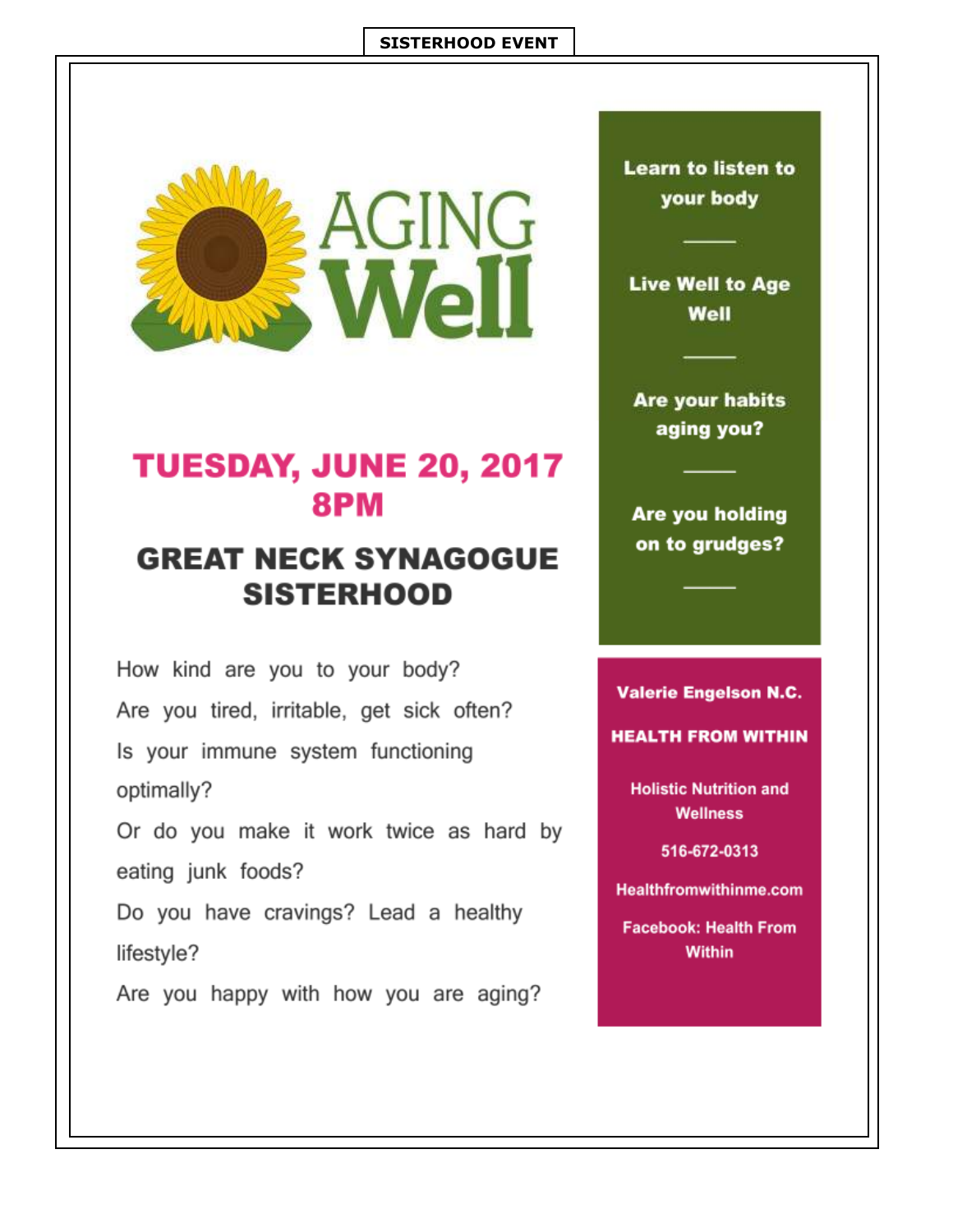# **GREAT NECK SYNAGOGUE GRADUATION**  $\mathcal{R}^-$ CONGREGATIONAL KIDDUSH

# SATURDAY, JUNE 24, 2017

# CELEBRATE ALL OF YOUR SMACHOT **WITH US BIRTHS BAR & BAT MITZVAH GRADUATIONS WEDDINGS ANNIVERSARIES BIRTHDAYS**

**OR COMMEMORATE** A LOVED ONES YAHRZEIT

TO PARTICIPATE PLEASE CALL THE **SYNAGOGUE OFFICE OR SEND YOUR INFORMATION TO MTWERSKY@GNS.ORG** 

**COST IS \$100 PER FAMILY**